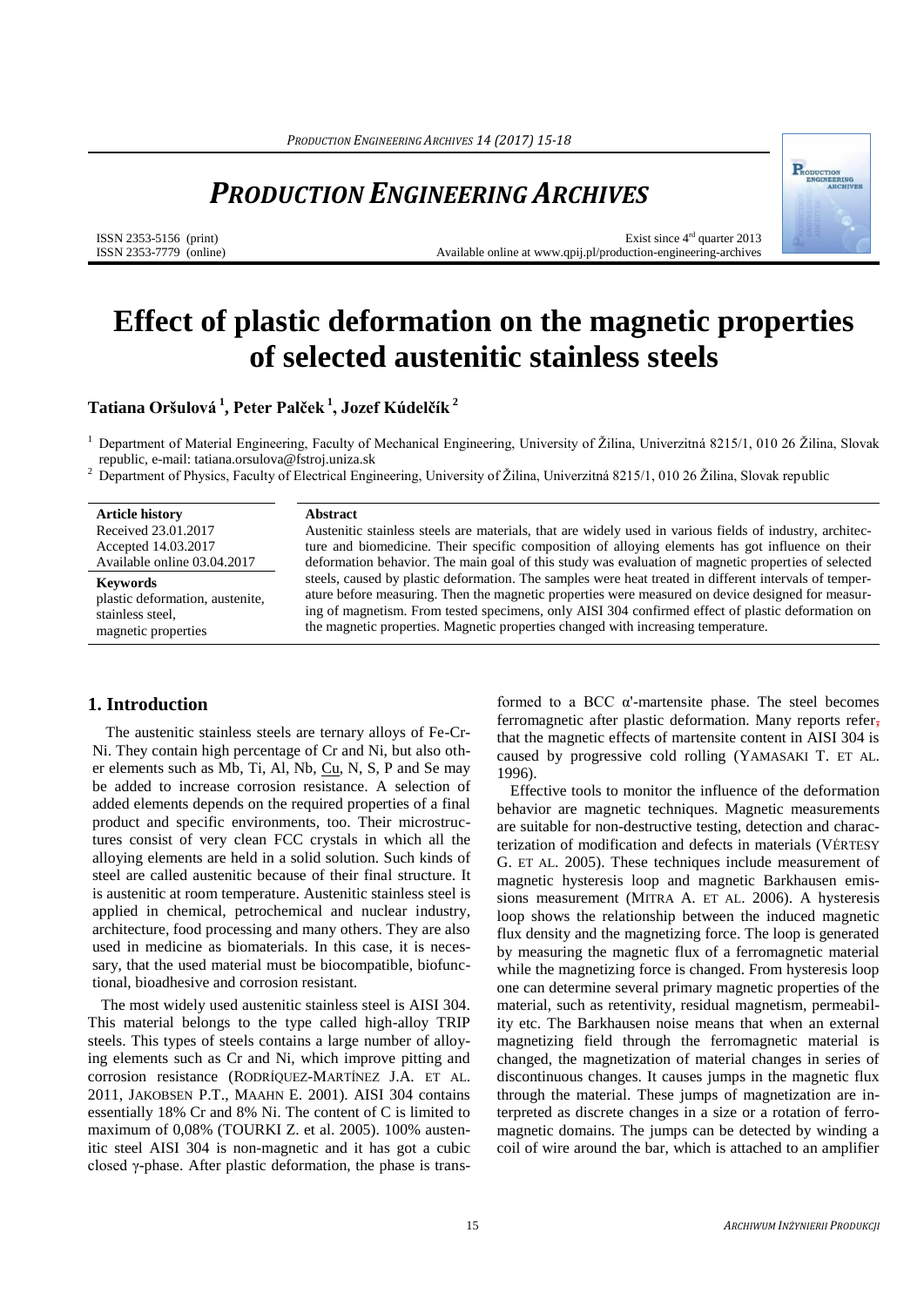and a loudspeaker. When the amplifier produce sound in the loudspeaker, the unexpected transitions in the magnetization produce current pulses in a coil (O'SULLIVAN D. ET AL. 2004).

#### **2. Experimental material and procedure**

Three types of austenitic stainless steel- AISI 304, Cr-Ni-Mo low-carbon steel AISI 316 L and Cr-Ni-Mo steel stabilized with Ti AISI 316 Ti were chosen for magnetic measurements. The 316 grades steels are non-magnetic with good resistance to acids (NOVÝ F. ET AL. 2014). The non-magnetic steel was chosen for better comparison with magnetic properties of AISI 304. Chosen materials are standard commercially available stainless austenitic steel. The testing specimens were small blocks with dimensions 10x10x20 mm.

The samples were heat treated in furnace before measuring their magnetic properties. The first set of samples was marked by letter (A). It was initial state of materials. There were chosen values of temperatures at 100 °C (B), 400 °C (C), 800 °C (D), where the samples were heated for 15 minutes and temperature 1050  $^{\circ}$ C (E), where they were heated for 30 minutes. The last temperature was 700  $^{\circ}$ C (F), where the samples were heated for 10 hours.

Differences in microstructure after heat treatment were observed by means of a light microscope. In microstructure of AISI 304 in initial state, austenitic grains,  $\alpha$ -martensite phase, deformation twins were visible (Fig.1.). The structure has changed after solution annealing. There were mainly polyhedral austenitic grains and annealing twins (Fig.2.).

There are many devices for measuring magnetic properties. This experiment was realized on a device called Magnet Physik, which is used for measuring of hysteresis loops. It makes it possible to determine magnetic quantities (remanence, coercivity), to make measurements with surrounding coils to determine the magnetic mean values and measure at temperatures up to 200 °C.



**Fig. 1.** Microstructure of AISI 304 in initial state



**Fig. 2.** Microstructure of AISI 304 after solution annealing

The measurement was performed under normal conditions at room temperature. The temperature of samples was 21 °C. The magnetic excitation fields that are necessary to record a hysteresis loop were generated by the electromagnet EP 3. In the case of AISI 304 the maximum current of the electromagnets power supply was set to  $\pm 10$  A and time of increasing of current to maximum to 40 s. For AISI 316 L and AISI 316 Ti  $I_{max}$  was  $\pm$ 5 A and increasing time was 60 s. Different input values do not have influence on the shape of magnetization curves, as shown in Fig.3. During all the measurements, the demagnetization was on.

#### **3. Results and discussions**

Austenitic steel is, generally, a paramagnetic material. AISI 304 showed highest values of magnetism. It is caused by α'-martensite phase emergent by previous forming of material. It is included mainly in this type of steel. The presence of  $\alpha$ '-martensite phase was proven by checking of microstructure on light microscope (Fig.1). Another factor that could affect magnetic behavior of austenitic steel is δ-ferrite. It causes that paramagnetic material turns its magnetic properties from paramagnetic to ferromagnetic, as mentioned in article (MARTÍNKOVÁ J. 2010). However, the presence of δferrite in initial status was not proven.

AISI 316 L and AISI 316 Ti include higher percentage of alloying elements. Different chemical composition is the reason why steel change its primary deformation mechanism from twining (in 304 grades) to slipping typical for 316 grades (CORREA SOARES G. ET AL. 2017). These two types of steels did not create hysteresis loops at neither temperature in contrast with AISI 304. That is reason why this research was more focused on AISI 304 and its magnetic behavior. The difference between magnetic properties of materials in initial state is obviously visible in Fig.3.

In this research, it was confirmed that from all tested austenitic stainless steel only AISI 304 has got significant magnetic properties. Detail of measured values for this material is shown in Fig.4. This steel created hysteresis loop in interval of temperatures from initial state to 400 °C. It means that material is ferromagnetic and contains  $\alpha$ '-martensite phase caused by the plastic deformation. After heat-treatment at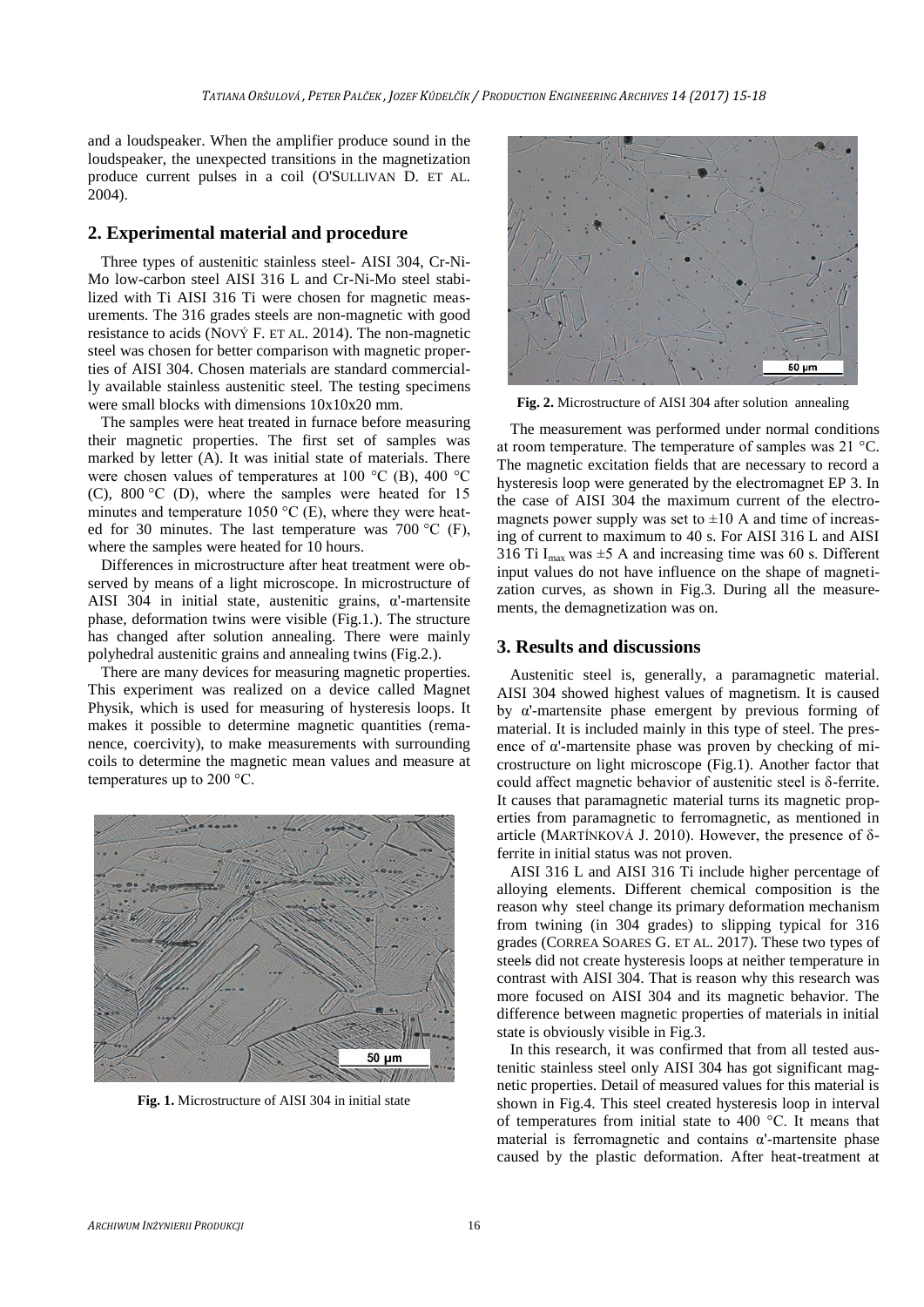higher temperatures the curve did not connect at neither point, so did not create hysteresis loop. The steel has lost its magnetic properties. It is caused by structure elements decay. The α'-martensite phase is not contained in structure anymore.



**Fig. 3.** Comparison of magnetic properties in initial state Source: own study

In Table 1 are listed explanatory notes to curves from Fig.4. At the temperature of 100 °C the investigated material has got a top of internal damping, at 400 °C shape memory is canceled and at the temperature of 800 °C recrystallization is occurred. Heating of material at 1050 °C for 30 minute causes solution annealing. The heat treatment at 700 °C for 10 hours causes sensitization of material.

**Table 1.** Explanatory notes for Fig.4.

| Number of curve  |                  | 2                |                  |
|------------------|------------------|------------------|------------------|
| Temperature/Time | Initial          | 100 °C/          | 400 $\degree$ /  |
|                  | state            | $15 \text{ min}$ | $15 \text{ min}$ |
| Number of curve  |                  |                  | 6                |
| Temperature/Time | 800 °C/          | 1050 °C/30       | 700 °C           |
|                  | $15 \text{ min}$ | min              | 10 hours         |

Source: own study

#### **4. Summary and conclusions**

The influence of plastic deformation on the magnetic properties of austenitic stainless steel by measurement of magnetic properties was proven. From three chosen materials, only one has got a significant magnetic behavior- AISI 304. It is caused by the presence of plastic deformation after previous forming. It was necessary to choose suitable interval of temperatures for heat treatment before measurement of magnetic properties. Conventional austenitic steels are creep and corrosion resistant, but their use at high temperatures may be limited by the intergranular corrosion susceptibility that results from chromium depletion adjacent to grain boundaries due to carbide precipitation in the 450 °C-850 °C range (YAE KINA A. ET AL. 2008). This measurement has shown that magnetic properties change with increasing temperature. The reason of this change is the structure elements decay. Issues of anomalous evolution of martensitic phase caused by heat treatment are more precise described in article written by Gauzzi et al. (GAUZZI F. ET AL. 2006).



**Fig. 4.** Comparison of magnetic properties of AISI 304

Source: own study